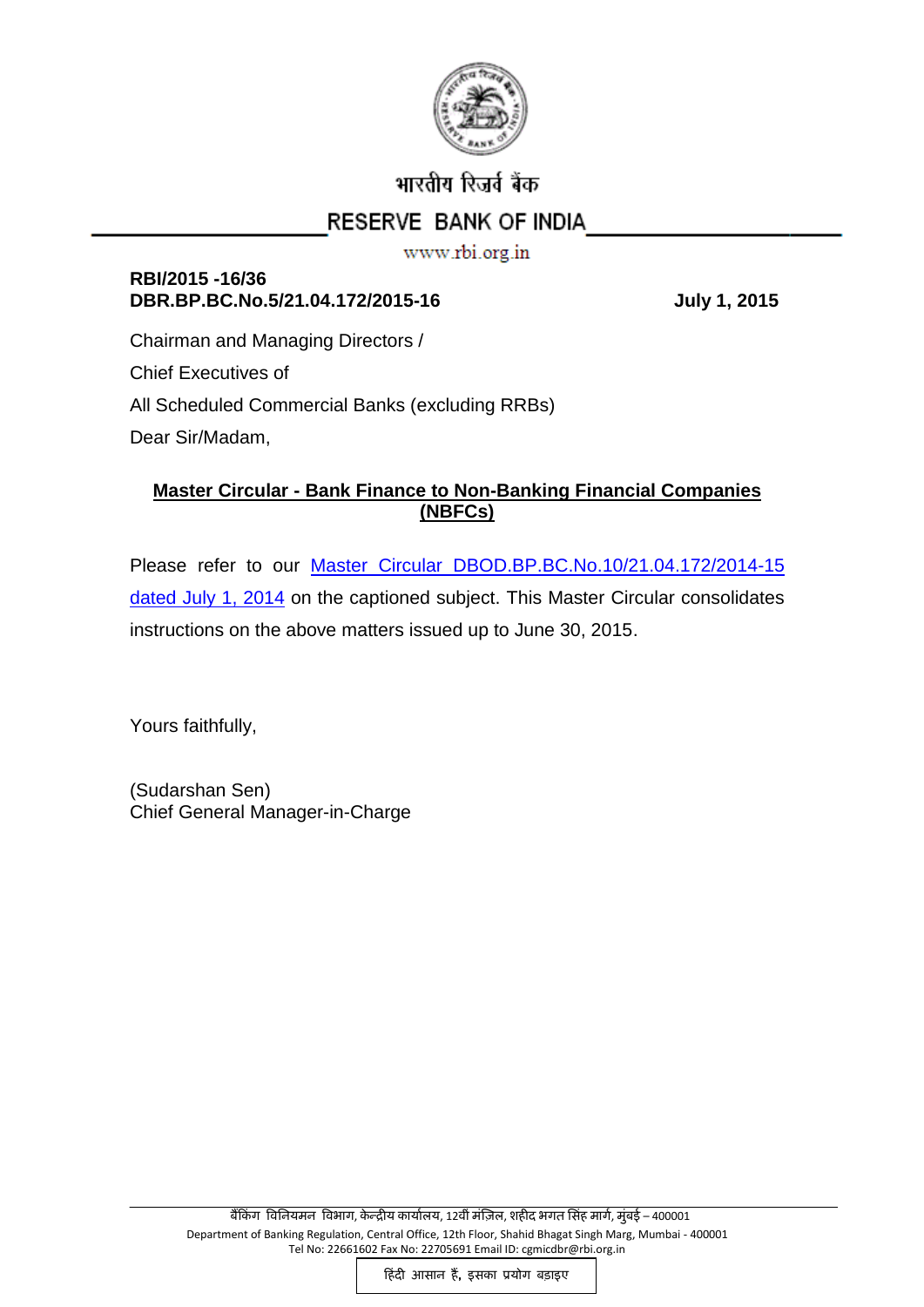# **Master Circular on Bank Finance to Non-Banking Financial Companies (NBFCs)**

## **Purpose**

To lay down the Reserve Bank of India's regulatory policy regarding financing of NBFCs by banks.

## **Classification**

A statutory guideline issued under Section 35A of Banking Regulation Act, 1949

## **Previous guidelines superceded**

[Master circular DBOD.BP.BC.No.10/21.04.172/2014-2015](https://rbi.org.in/Scripts/BS_ViewMasCirculardetails.aspx?id=8994) dated July 1, [2014](https://rbi.org.in/Scripts/BS_ViewMasCirculardetails.aspx?id=8994) on 'Bank Finance to Non-Banking Financial Companies (NBFCs)'.

### **Application**

To all Scheduled Commercial Banks (excluding Regional Rural Banks).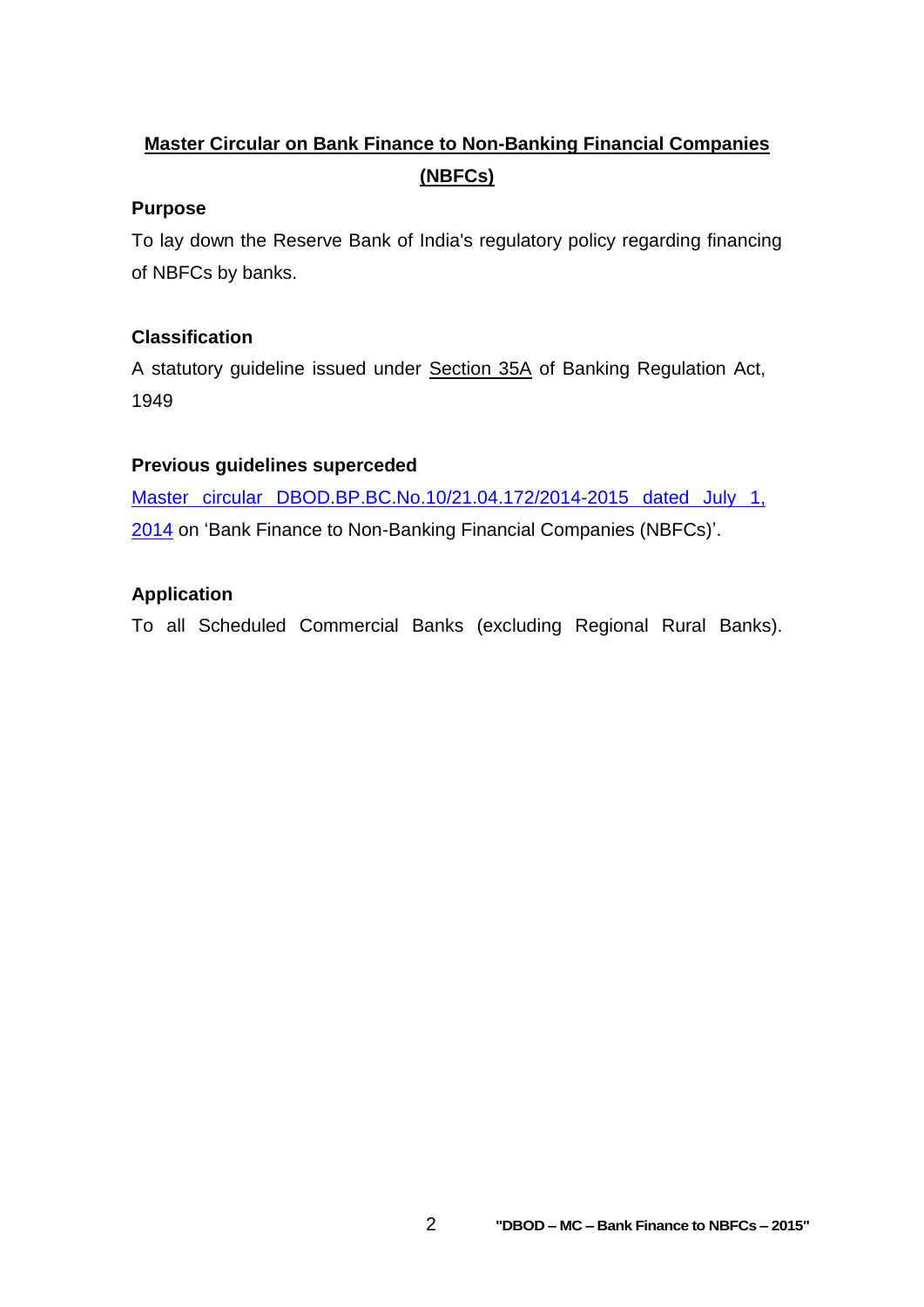#### **Structure**

|    |                                                                                                 | Pg No.         |
|----|-------------------------------------------------------------------------------------------------|----------------|
| 1. | Introduction                                                                                    | 4              |
|    | 1.1 Terminology                                                                                 | 4              |
|    | Background<br>1.2                                                                               | 4              |
| 2. | Bank Finance to NBFCs Registered with RBI                                                       | 5              |
| 3. | Bank Finance to NBFCs not Requiring Registration                                                | 5              |
| 4. | Bank Finance to Residuary Non-Banking Companies (RNBCs)                                         | 6              |
| 5. | Activities not Eligible for Bank Credit                                                         | $\overline{7}$ |
| 6. | <b>Bank Finance to Factoring Companies</b>                                                      | 8              |
| 7. | Other Prohibition on Bank Finance to NBFCs                                                      | 9              |
|    | Bridge loans / interim finance<br>7.1                                                           | 9              |
|    | Advances against collateral security of shares to NBFCs<br>7.2                                  | 9              |
|    | 7.3<br>Restriction on guarantees for placement of funds with<br><b>NBFCs</b>                    | 9              |
| 8. | Prudential Ceilings for exposure of banks to NBFCs                                              | 10             |
| 9. | Restrictions regarding investments made by banks in securities /<br>instruments issued by NBFCs | 11             |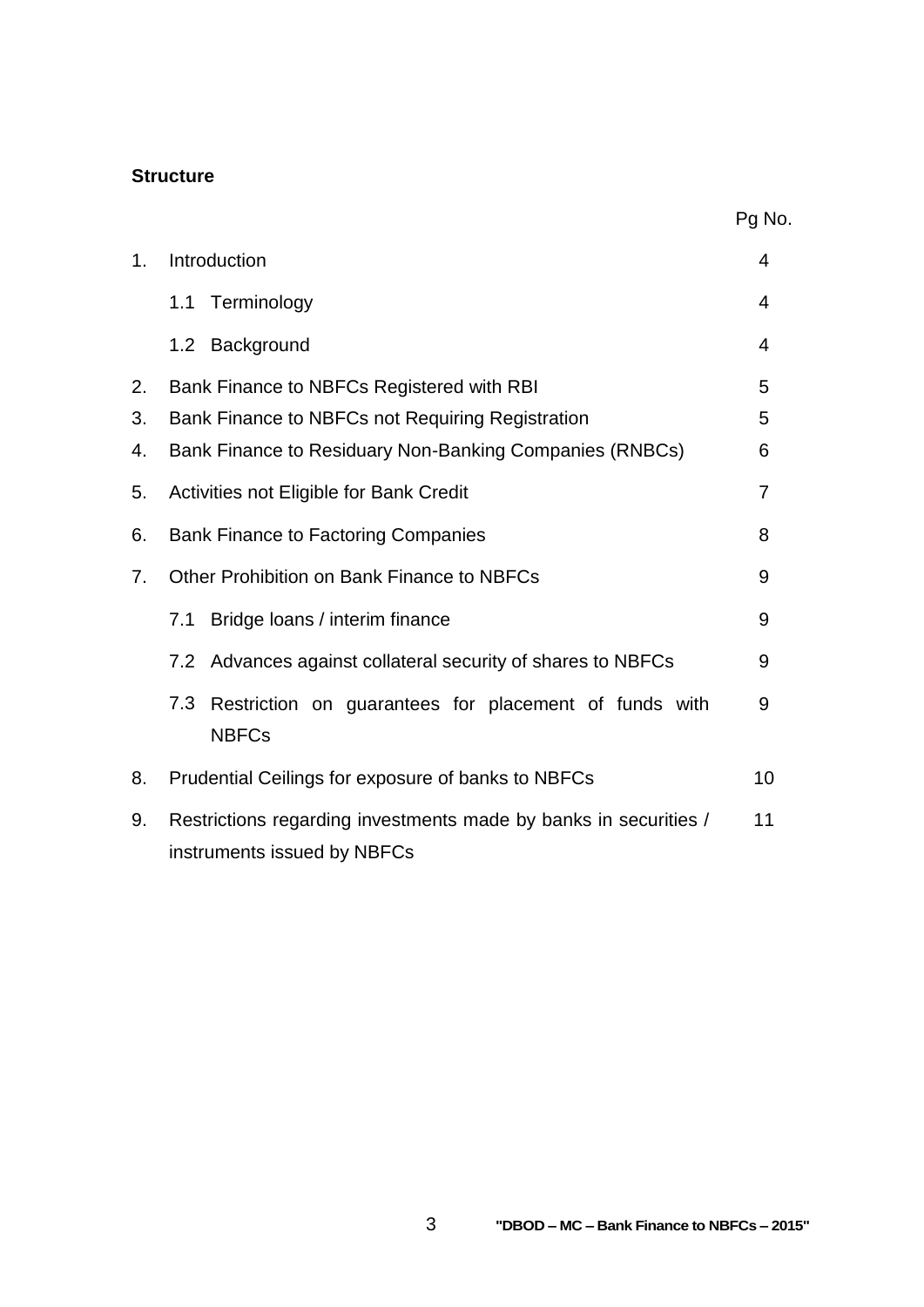#### **1. Introduction**

Reserve Bank of India has been regulating the financial activities of the Non-Banking Financial Companies under the provisions of Chapter III B of the Reserve Bank of India Act, 1934. With the amendment of the Reserve Bank of India Act, 1934 in January 1997, in terms of Section 45 IA of the said Act, all Non-Banking Financial Companies have to be mandatorily registered with the Reserve Bank of India.

#### **1.1 Terminology**

(a) 'NBFCs' means the Non-Banking Financial Companies registered with Department of Non-Banking Supervision of Reserve Bank of India.

(b) Residuary Non-Banking Companies (RNBCs) are the companies classified and registered with Department of Non-Banking Supervision of Reserve Bank of India as such.

(c) 'Current investments' means the investments classified in the balance sheet of the borrower as 'current assets' and are intended to be held for less than one year.

(d) 'Long term investments' means all types of investments other than that classified as 'current assets'.

(e) 'Unsecured loans' means the loans not secured by any tangible asset.

#### **1.2 Background**

The credit related matters of banks have been progressively deregulated by Reserve Bank of India. Consistent with the policy of bestowing greater operational freedom to banks in the matter of credit dispensation and in the context of mandatory registration of NBFCs with the Reserve Bank, most of the aspects relating to financing of NBFCs by banks have also been deregulated. However, in view of the sensitivities attached to financing of certain types of activities undertaken by NBFCs, restrictions on financing of such activities continue to be in force.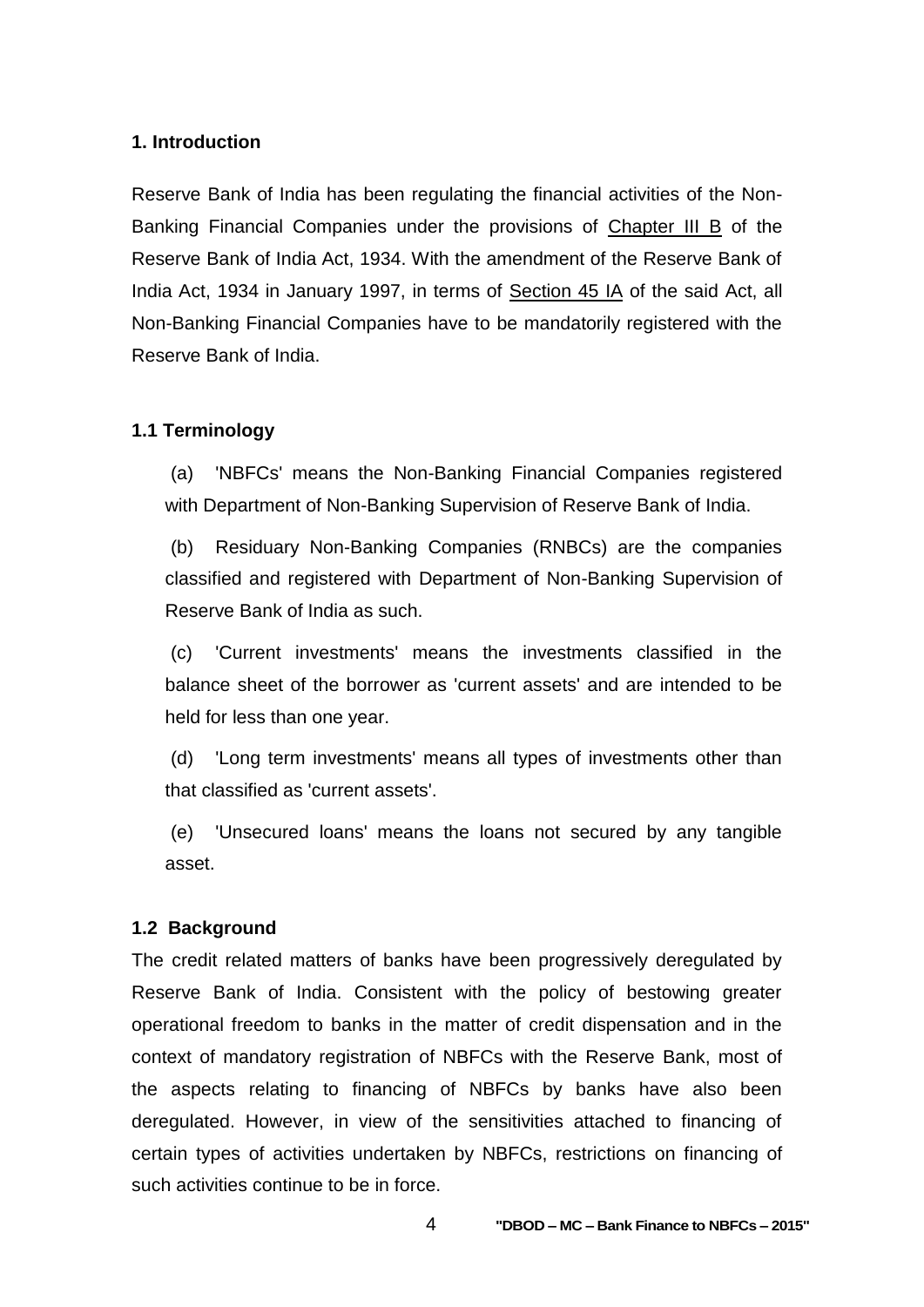### **2. Bank Finance to NBFCs registered with RBI**

2.1 The ceiling on bank credit linked to Net Owned Fund (NOF) of NBFCs has been withdrawn in respect of all NBFCs which are statutorily registered with RBI and are engaged in principal business of asset financing, loan, factoring and investment activities. Accordingly, banks may extend need based working capital facilities as well as term loans to all NBFCs registered with RBI and engaged in infrastructure financing, equipment leasing, hire-purchase, loan, factoring and investment activities.

2.2 In the light of the experience gained by NBFCs in financing second hand assets, banks may also extend finance to NBFCs against second hand assets financed by them.

2.3 Banks may formulate suitable loan policy with the approval of their Boards of Directors within the prudential guidelines and exposure norms prescribed by the Reserve Bank to extend various kinds of credit facilities to NBFCs subject to the condition that the activities indicated in paragraphs 5 and 6 are not financed by them.

## **3. Bank Finance to NBFCs not requiring Registration<sup>1</sup>**

 $\overline{a}$ 

In respect of NBFCs which do not require to be registered with RBI, viz. i) Insurance Companies registered under Section 3 of the Insurance Act, 1938; ii) Nidhi Companies notified under Section 620A of the Companies Act, 1956; iii) Chit Fund Companies carrying on Chit Fund business as their principal business as per Explanation to Clause (vii) of Section 45-I(bb) of the Reserve Bank of India Act, 1934; iv) Stock Broking Companies / Merchant Banking Companies registered under Section 12 of the Securities & Exchange Board of India Act; and v) Housing Finance Companies being regulated by the National Housing Bank (NHB) which have been exempted from the requirement of registration by RBI, banks may take their credit decisions on the basis of usual

<sup>&</sup>lt;sup>1</sup> While financing NBFCs, which do not require registration with RBI, banks should also refer to the guidelines / notifications issued in this regard from time to time by the Ministry of Corporate Affairs, Government of India.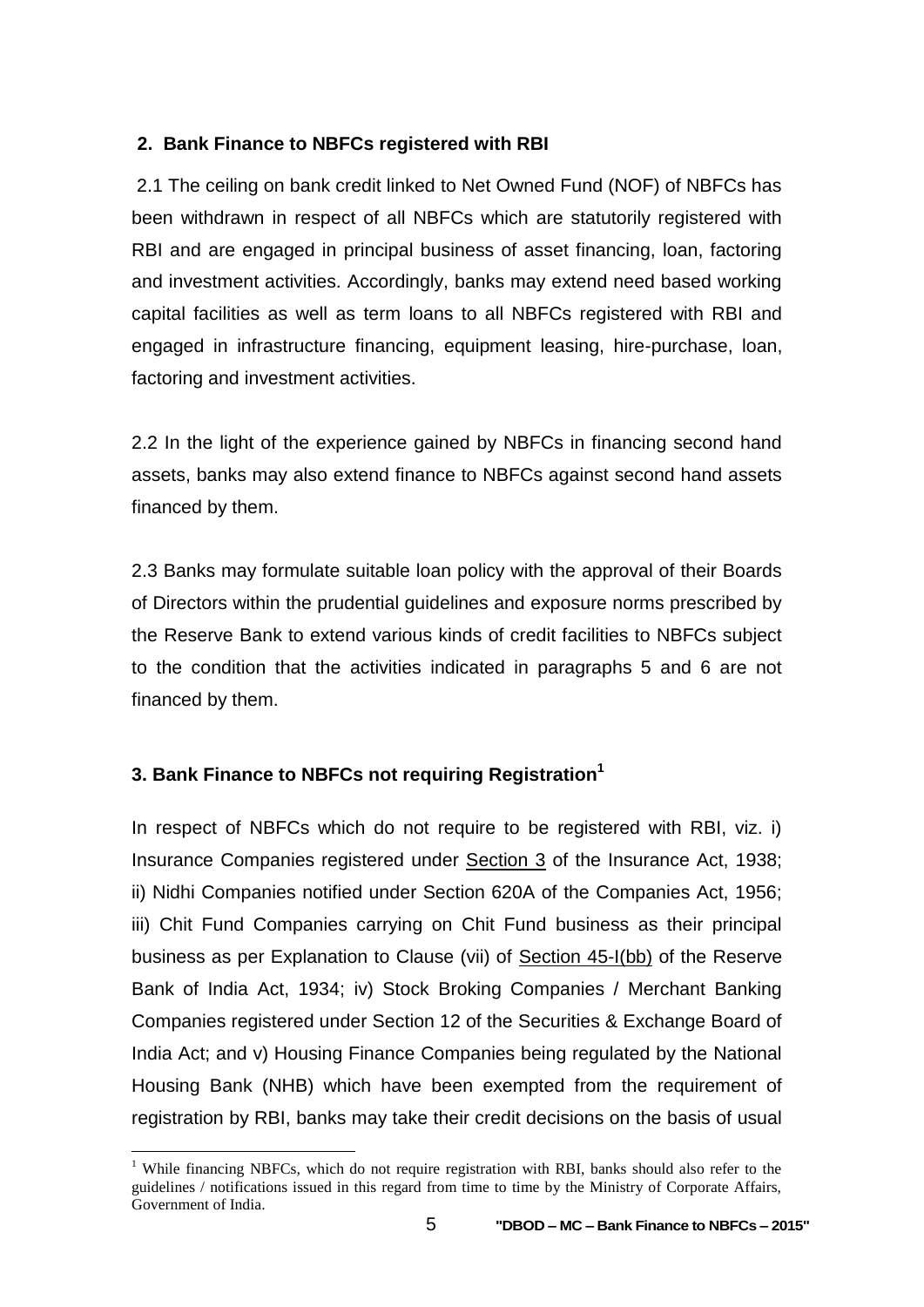factors like the purpose of credit, nature and quality of underlying assets, repayment capacity of borrowers as also risk perception, etc.

## **4. Bank Finance to Residuary Non-Banking Companies (RNBCs)**

**4.1** Residuary Non-Banking Companies (RNBCs) are also required to be mandatorily registered with Reserve Bank of India. In respect of such companies registered with RBI, bank finance would be restricted to the extent of their Net Owned Fund (NOF).

## **4.2 Net Owned Fund (NOF)**

4.2.1. Banks should follow the definition of NOF as given in the explanation to Section 45-IA of the Reserve Bank of India Act, 1934, i.e.,

## I. **Net Owned Fund means**

(a) the aggregate of the paid-up equity capital and free reserves as disclosed in the latest balance sheet of the company after deducting therefrom -

- (i) accumulated balance of loss;
- (ii) deferred revenue expenditure; and
- (iii) other intangible assets; and

(b) further reduced by the amounts representing

- (1) investment of such company in shares of
	- (i) its subsidiaries;
	- (ii) companies in the same group;
	- (iii) all other Non-Banking Financial Companies; and

(2) the book value of debentures, bonds, outstanding loans and advances (including hire purchase and lease finance) made to, and deposits with

- (i) subsidiaries of such company; and
- (ii) companies in the same group,

to the extent such amount exceeds ten per cent of (a) above.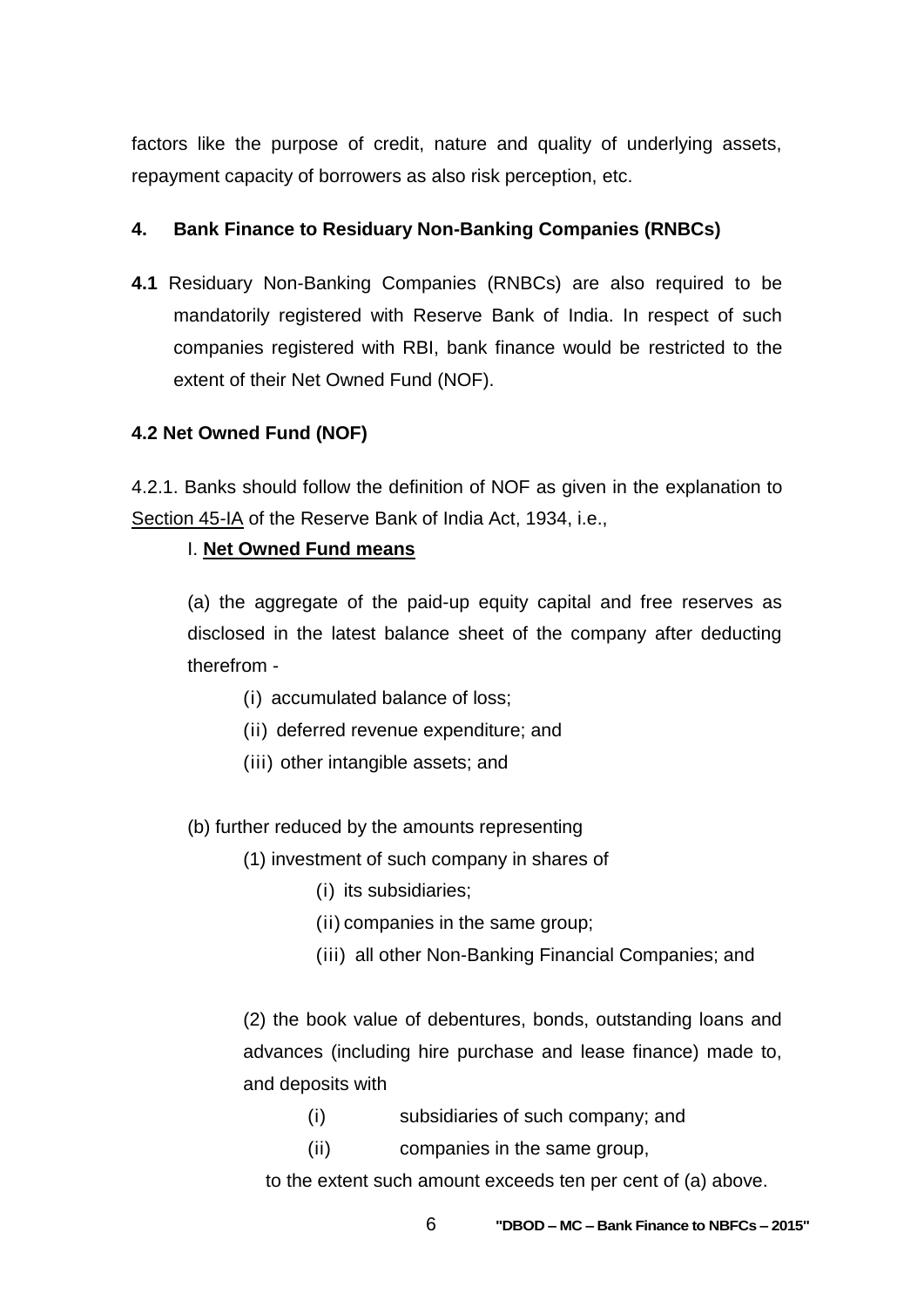II. "Subsidiaries" and "Companies in the same group" shall have the same meanings assigned to them in the Companies Act, 1956 (1 of 1956).

### **5. Activities not Eligible for Bank Credit**

**5.1** The following activities undertaken by NBFCs, are not eligible for bank credit:

(i) Bills discounted / rediscounted by NBFCs, except for rediscounting of bills discounted by NBFCs arising from sale of -

- (a) commercial vehicles (including light commercial vehicles), and
- (b) two wheeler and three wheeler vehicles, subject to the following conditions :
	- the bills should have been drawn by the manufacturer on dealers only;
	- the bills should represent genuine sale transactions as may be ascertained from the chassis / engine number; and
	- before rediscounting the bills, banks should satisfy themselves about the bona fides and track record of NBFCs which have discounted the bills.

(ii) Investments of NBFCs both of current and long-term nature, in any company / entity by way of shares, debentures, etc. However, Stock Broking Companies may be provided need-based credit against shares and debentures held by them as stock-in-trade.

(iii) Unsecured loans / inter-corporate deposits by NBFCs to / in any company.

(iv) All types of loans and advances by NBFCs to their subsidiaries, group companies / entities.

(v) Finance to NBFCs for further lending to individuals for subscribing to Initial Public Offerings (IPOs) and for purchase of shares from secondary market.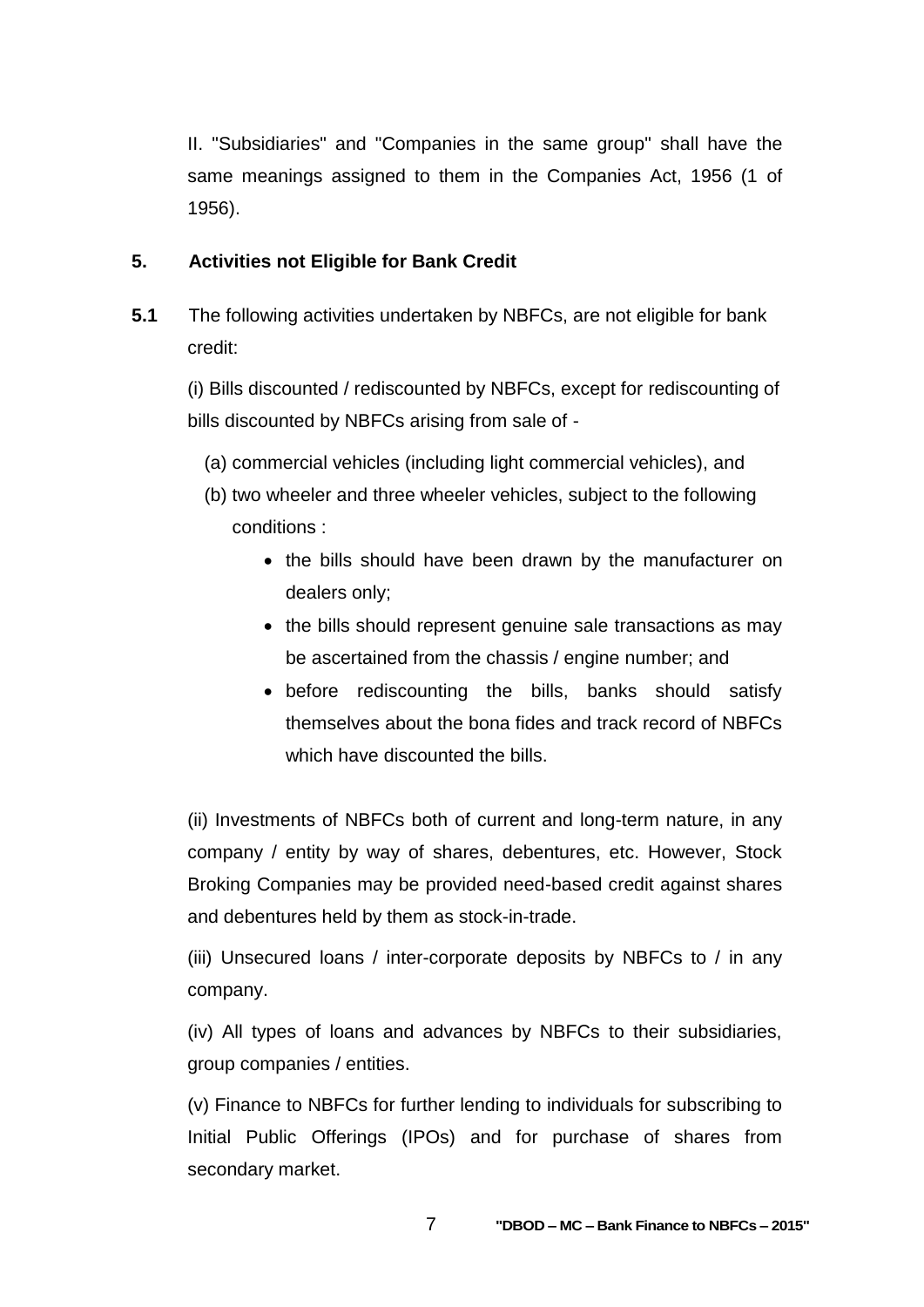#### **5.2 Leased and Sub-Leased Assets**

As banks can extend financial assistance to equipment leasing companies, they should not enter into lease agreements departmentally with such companies as well as other Non-Banking Financial Companies engaged in equipment leasing.

#### **6. Bank Finance to Factoring Companies**

6.1 In terms of the Factoring Regulation Act, 2011, which regulates factoring companies and, inter-alia, defines the terms 'factor, factoring business, principal business, assignment', etc., the Reserve Bank has been given powers to stipulate conditions for 'principal business' in terms of assets and gross income as also powers to give directions and collect information from factors.

6.2 Accordingly, the Reserve Bank has introduced a new category of NBFCs viz.; 'Non-Banking Financial Company – Factors' and has issued a [Notification DNBS.PD.No.247/CGM\(US\)-2012 dated July 23, 2012](https://rbi.org.in/Scripts/NotificationUser.aspx?Id=7462&Mode=0#AN) in this regard. Paragraph 6 (i) of the above Notification has prescribed 'Principal Business' of such an NBFC and it states that "An NBFC-Factor shall ensure that its financial assets in the factoring business constitute at least 75 percent of its total assets and its income derived from factoring business is not less than 75 percent of its gross income."

6.3 In view of the above, the criteria regarding asset and income of factoring companies eligible for bank finance have been reviewed. Accordingly, notwithstanding the restrictions mentioned at Paragraph 5.1 (i) and 5.1 (iv) above, banks can henceforth extend financial assistance to support the factoring business of Factoring Companies, which comply with the following criteria:

(a) The companies qualify as factoring companies and carry out their business under the provisions of the Factoring Regulation Act, 2011 and Notifications issued by the Reserve Bank in this regard from time to time.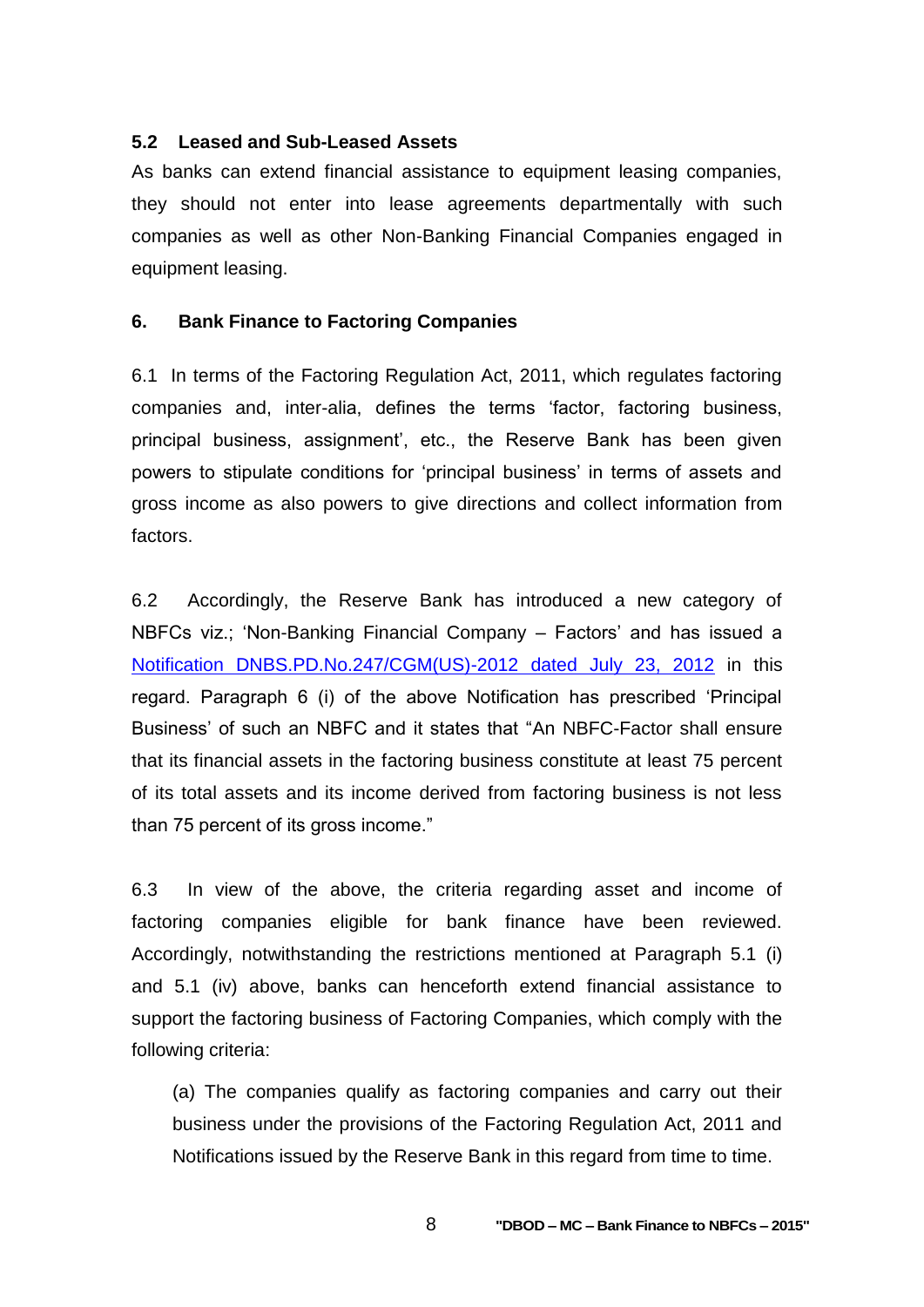(b) They derive at least 75 per cent of their income from factoring activity.

(c) The receivables purchased / financed, irrespective of whether on 'with recourse' or 'without recourse' basis, form at least 75 per cent of the assets of the Factoring Company.

(d) The assets / income referred to above would not include the assets / income relating to any bill discounting facility extended by the Factoring Company.

(e) The financial assistance extended by the Factoring Companies is secured by hypothecation or assignment of receivables in their favour.

#### **7. Other Prohibitions on Bank Finance to NBFCs**

#### **7.1 Bridge loans / interim finance**

Banks should not grant bridge loans of any nature, or interim finance against capital / debenture issues and / or in the form of loans of a bridging nature pending raising of long-term funds from the market by way of capital, deposits, etc. to all categories of Non-Banking Financial Companies and also RNBCs. Banks should strictly follow these instructions and ensure that they are not circumvented in any manner whatsoever by purport and / or intent by sanction of credit under a different nomenclature like unsecured negotiable notes, floating rate interest bonds, etc., as also short-term loans, the repayment of which is proposed / expected to be made out of funds to be or likely to be mobilised from external / other sources and not out of the surplus generated by the use of the asset(s).

#### **7.2 Advances against collateral security of shares to NBFCs**

Shares and debentures cannot be accepted as collateral securities for secured loans granted to NBFC borrowers for any purpose.

#### **7.3 Restriction on guarantees for placement of funds with NBFCs**

Banks should not execute guarantees covering inter-company deposits / loans thereby guaranteeing refund of deposits / loans accepted by NBFCs / firms from other NBFCs / firms. The restriction would cover all types of deposits / loans irrespective of their source, including deposits / loans received by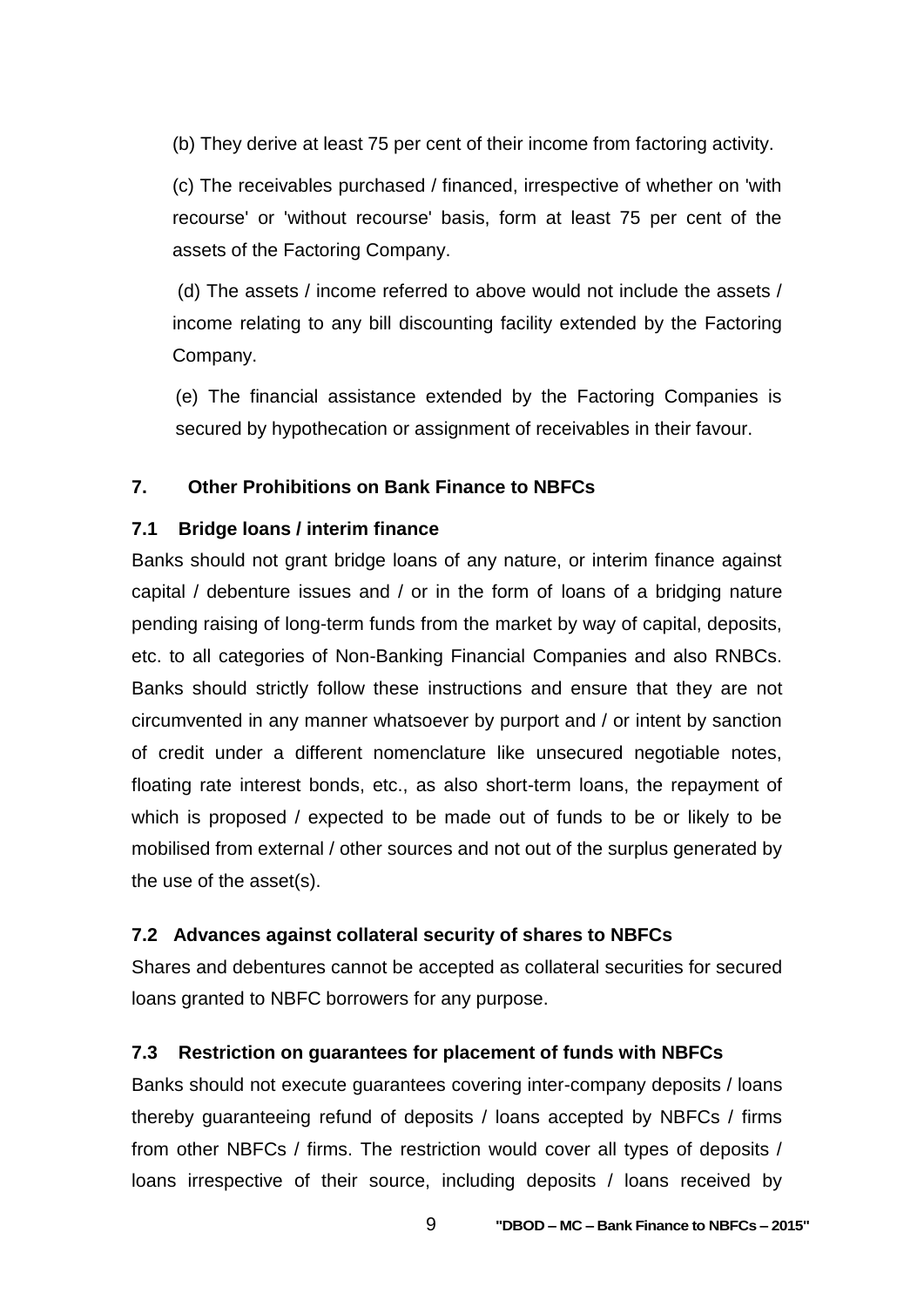NBFCs from trusts and other institutions. Guarantees should not be issued for the purpose of indirectly enabling the placement of deposits with NBFCs.

#### **8. Prudential ceilings for exposure of banks to NBFCs**

**8. 1** The exposure (both lending and investment, including off balance sheet exposures) of a bank to a single NBFC / NBFC-AFC (Asset Financing Companies), which is not predominantly engaged in lending against collateral of gold jewellery, should not exceed 10 per cent / 15 per cent respectively, of the bank's capital funds as per its last audited balance sheet. Banks may, however, assume exposures on such a single NBFC / NBFC-AFC up to 15% / 20% respectively, of their capital funds provided the exposure in excess of 10% / 15% respectively, is on account of funds on-lent by the NBFC / NBFC-AFC to the infrastructure sector. Further, exposure of a bank to the NBFCs-IFCs (Infrastructure Finance Companies) should not exceed 15 per cent of its capital funds as per its last audited balance sheet, with a provision to increase it to 20 per cent if the same is on account of funds on-lent by the IFCs to the infrastructure sector.

**8.2** Banks may also consider fixing internal limits for their aggregate exposure to all NBFCs put together.

 **8.3** The exposure (both lending and investment, including off balance sheet exposures) of a bank to a single NBFC which is predominantly engaged in lending against collateral of gold jewellery (i.e. such loans comprising 50 per cent or more of their financial assets), should not exceed 7.5 per cent of banks' capital funds. However, this exposure ceiling may go up by 5 per cent, *i.e.,* up to 12.5 per cent of banks' capital funds if the additional exposure is on account of funds on-lent by such NBFCs to the infrastructure sector. Banks which were having exposure to such NBFCs in excess of the above regulatory ceiling as on May 18, 2012 were required to reduce their exposure within the prescribed limit at the earliest, but not later than November 17, 2012.

**8.4** Banks should have an internal sub-limit on their aggregate exposures to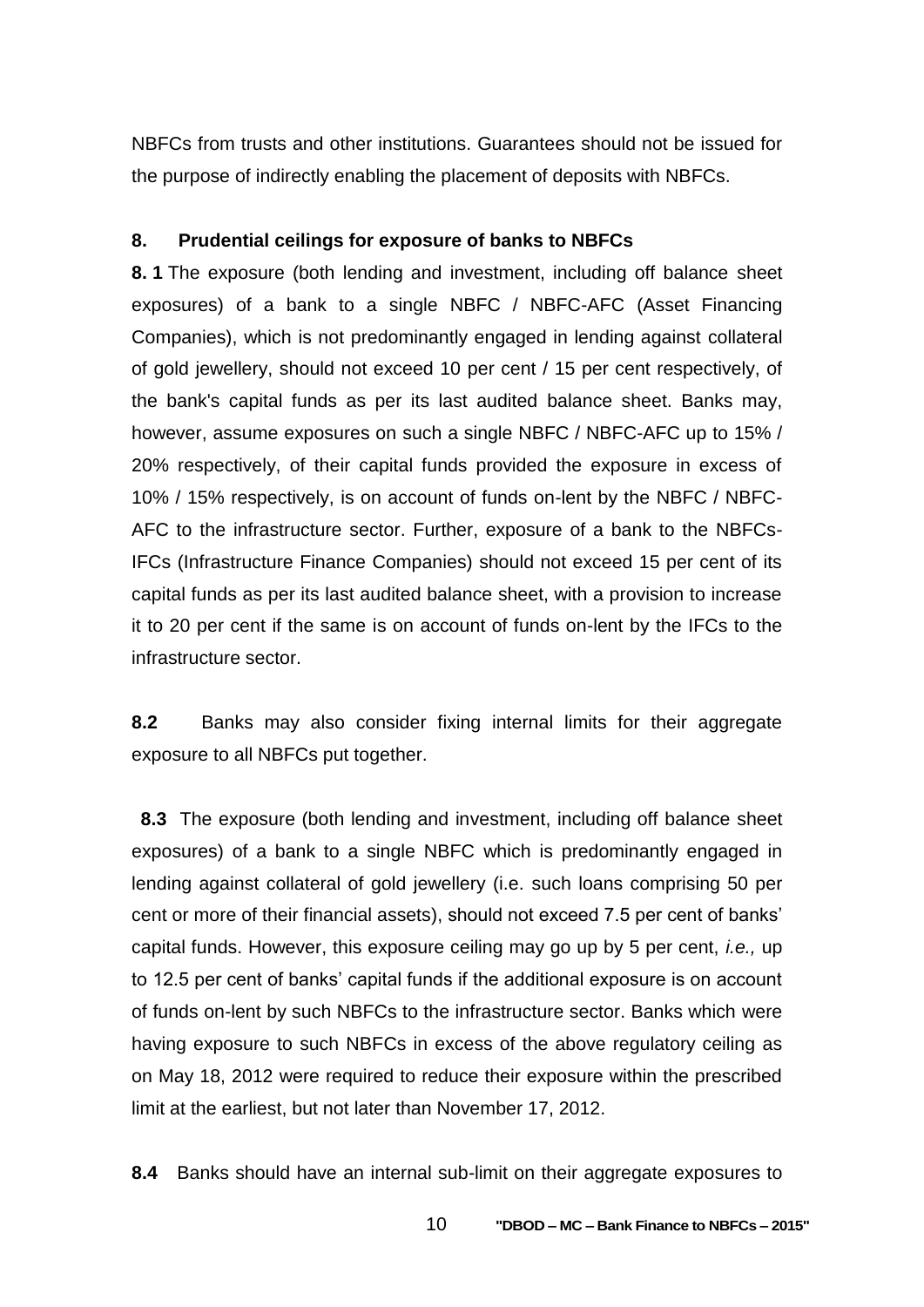all NBFCs, having gold loans to the extent of 50 per cent or more of their total financial assets, taken together. This sub-limit should be within the internal limit fixed by the banks for their aggregate exposure to all NBFCs put together as prescribed in paragraph 8.2 above.

**8.5** Infusion of capital funds after the published balance sheet date may also be taken into account for the purpose of computing exposure ceiling. Banks should obtain an external auditor's certificate on completion of the augmentation of capital and submit the same to the Reserve Bank of India (Department of Banking Supervision) before reckoning the additions to capital funds.

## **9. Restrictions regarding investments made by banks in securities / instruments issued by NBFCs**

**9.1** Banks should not invest in Zero Coupon Bonds ( ZCBs) issued by NBFCs unless the issuer NBFC builds up sinking fund for all accrued interest and keeps it invested in liquid investments / securities (Government bonds).

**9.2** Banks are permitted to invest in Non-Convertible Debentures (NCDs) with original or initial maturity up to one year issued by NBFCs. However, while investing in such instruments banks should be guided by the extant prudential guidelines in force, ensure that the issuer has disclosed the purpose for which the NCDs are being issued in the disclosure document and such purposes are eligible for bank finance in terms of instructions given in the preceding paragraphs.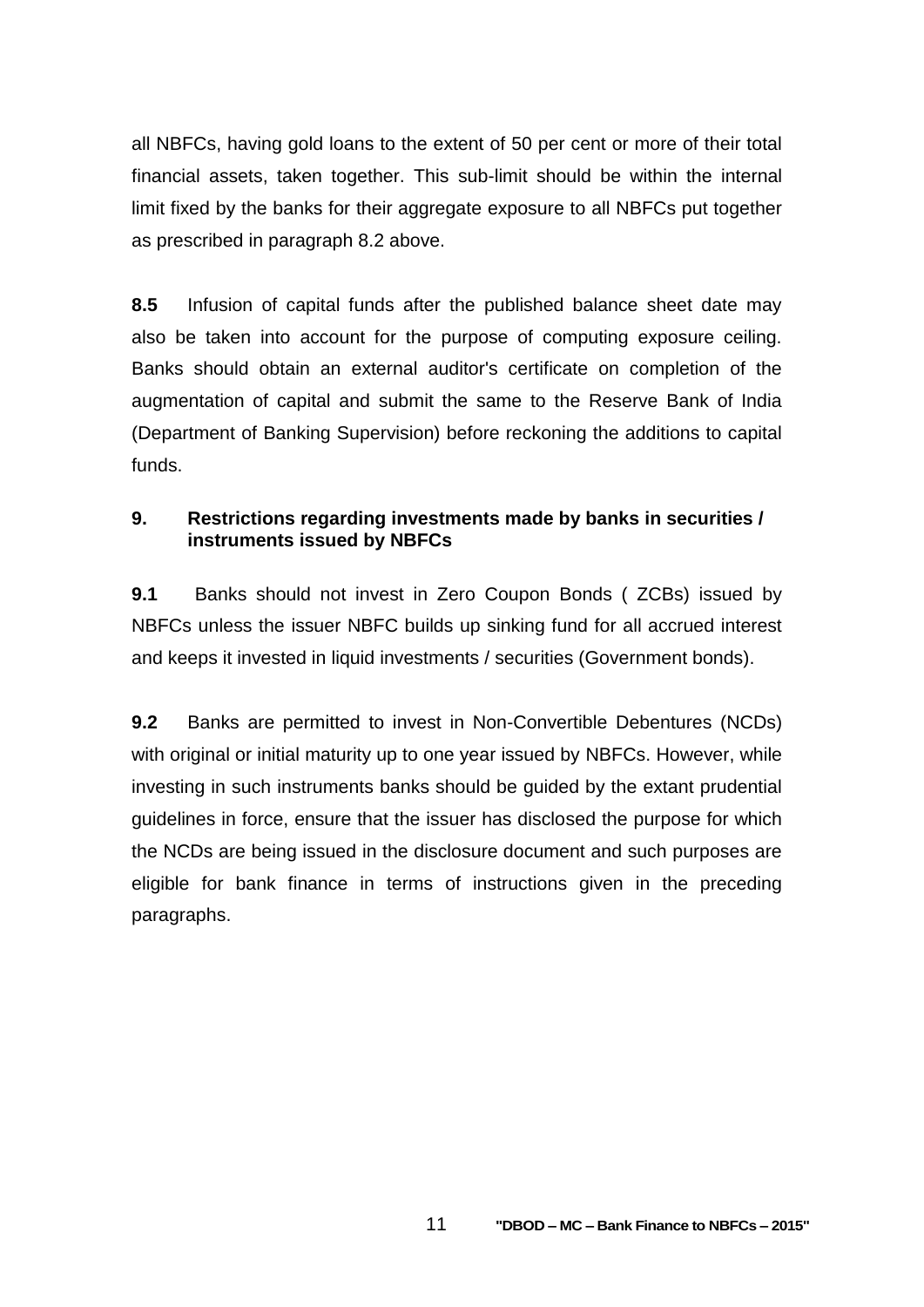## **Appendix**

## **List of Circulars Consolidated in the Master Circular**

| SI               | <b>Circular No</b>                  | <b>Date</b> | <b>Subject</b>                                   |
|------------------|-------------------------------------|-------------|--------------------------------------------------|
| No.              |                                     |             |                                                  |
| 1.               | DBOD.No.FSC.BC.71/C.469/91-92       | 22.01.1992  | Restriction on credit to certain sectors         |
| 2.               | IECD. No. 14/08.12.01/94-95         | 28.09.1994  | Lending to Non-Banking Financial                 |
|                  |                                     |             | Companies                                        |
| 3.               | IECD.No.42/08.12.01/94-95           | 21.04.1995  | Lending to Non-Banking Financial                 |
|                  |                                     |             | Companies                                        |
| 4.               | DBOD.No.FSC.BC.101/24.01.001/95-96  | 20.09.1995  | Equipment Leasing, Hire Purchase and             |
|                  |                                     |             | Factoring etc. Activities                        |
| 5.               | IECD. No. 17/03.27.026/96-97        | 06.12.1996  | Bank Finance for Purchase/Lease of               |
|                  |                                     |             | <b>Existing Assets</b>                           |
| 6.               | IECD.No.1 5/08.12.01/97-98          | 04.11.1997  | Guidelines for Lending by Banks -                |
|                  |                                     |             | Assessment of Working Capital                    |
| $\overline{7}$ . | DBOD.No.Dir.BC.90/13.07.05/98-99    | 28.08.1998  | Bank Finance against Shares &                    |
|                  |                                     |             | <b>Debentures</b>                                |
| 8.               | DBOD.No.Dir.BC.107/13.07.05/98-99   | 11.11.1998  | Rediscounting of Bills by Banks                  |
| 9.               | IECD.No.29/08. 12.01/98-99          | 25.05.1999  | Lending to Non-Banking Financial                 |
|                  |                                     |             | Companies (NBFCs)                                |
| 10.              | DBOD.No.Dir.BC.173/13.07.05/99-2000 | 12.05.2000  | Rediscounting of Bills by Banks                  |
| 11.              | DBOD.No.BP.BC.51/21.04.137/2000-01  | 10.11.2000  | Bank<br>Financing<br>οf                          |
|                  |                                     |             | Equities and Investment in Shares                |
| 12.              | RBI/273/2004-05                     | 19.11.2004  | Mid-Term Review of the Annual Policy             |
|                  | DBOD.IECS.BC.No.57/08.12.01         |             | Statement for the year 2004-05 -                 |
|                  | $(N)/2004-05$                       |             | <b>Bank Finance to NBFCs</b>                     |
| 13.              | RBI/2004-05/68                      | 23.07.2004  | Master Circular - Guarantees and Co-             |
|                  | DBOD.No.Dir.BC.18/13.03.00/2004-05  |             | acceptances                                      |
| 14.              | RBI/2006-07/205                     | 12.12.2006  | <b>Financial Regulation</b><br>of Systematically |
|                  | DBOD.No.FSD.BC.46/24.01.028/2006-07 |             | Important NBFCs and Bank's Relationship          |
|                  |                                     |             | with them - Final Guidelines                     |
| 15.              | RBI/2007-08/235                     | 12.02.2008  | Bank Finance to Factoring Companies              |
|                  | DBOD.BP.BC.No.60/08.12.01/2007-08   |             |                                                  |
| 16.              | RBI/2009-10/317                     | 12.02.2010  | Risk Weights and Exposure Norms in               |
|                  | DBOD.No.BP.BC.74/21.04.172/2009-10  |             | respect of Bank Exposure to                      |
|                  |                                     |             | NBFCs categorised as 'Infrastructure             |
|                  |                                     |             | <b>Finance Companies'</b>                        |
| 17.              | RBI/2010-11/219                     | 29.09.2010  | Prudential Norms on Investment in Zero           |